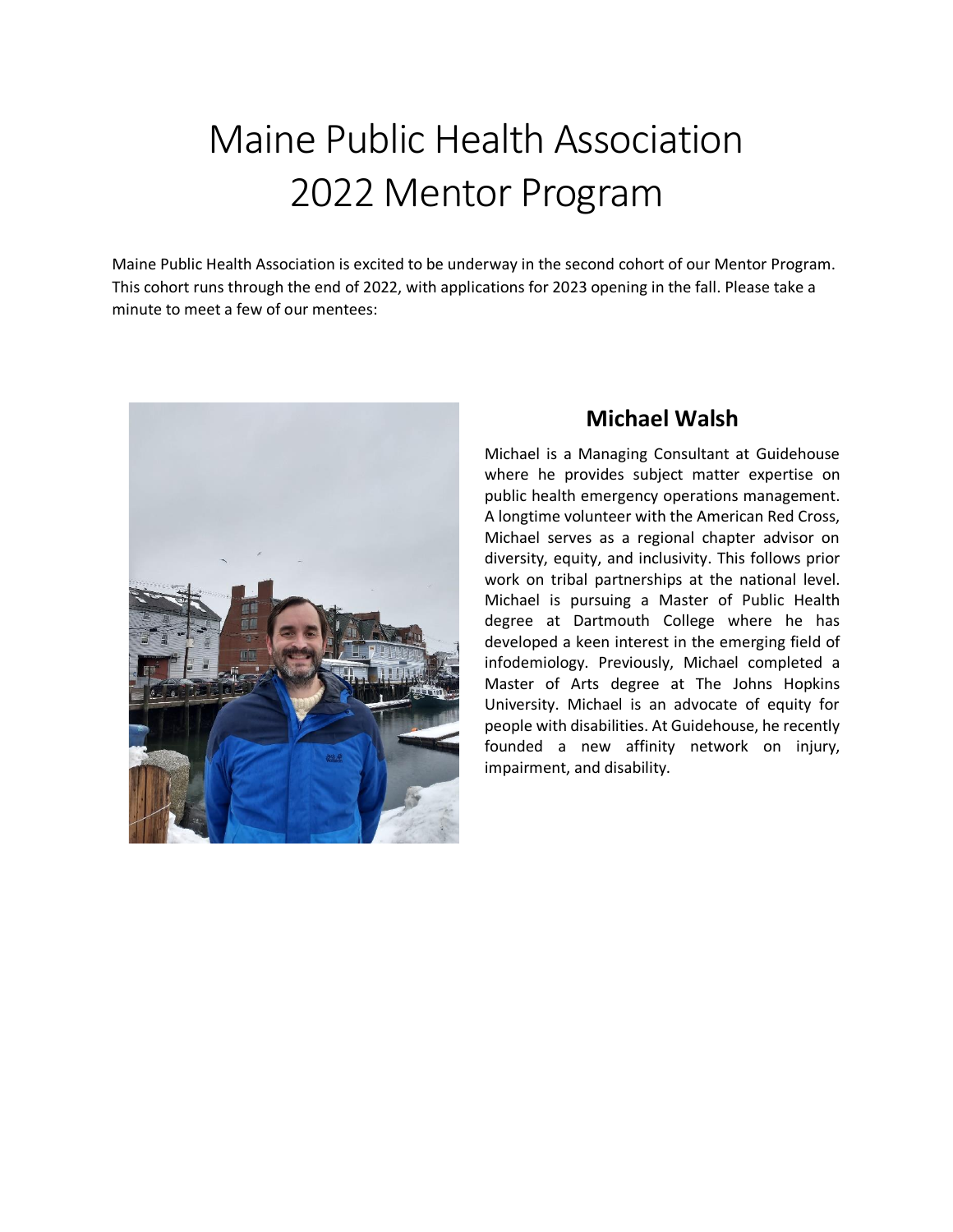

#### **Kristina Stewart**

Kristina is a Program Coordinator at MaineGeneral Medical Center (MGMC) where she oversees the implementation of the FY19 Rural Communities Opioid Response Program (RCORP) grant, implementing innovative harm reduction solutions and evidence-based practices within Kennebec and Somerset Counties. Kristina is a member of the Maine Public Health Association (MPHA) and the American Public Health Association (APHA) where she has been an active presenter. This includes presenting at the Human Resources and Services Administration (HRSA) Reverse Site Visit in Washington, D.C. Kristina is a member of the Maine Prisoner Reentry Network where she advises and links those formerly incarcerated to care and services. She has also spent time in Haiti bringing aid and implementing public health strategies to decrease morbidity and mortality rates associated with infectious disease, most specifically cholera and sexually transmitted infections. Kristina is a doctoral candidate for public health practice, specializing in global health.